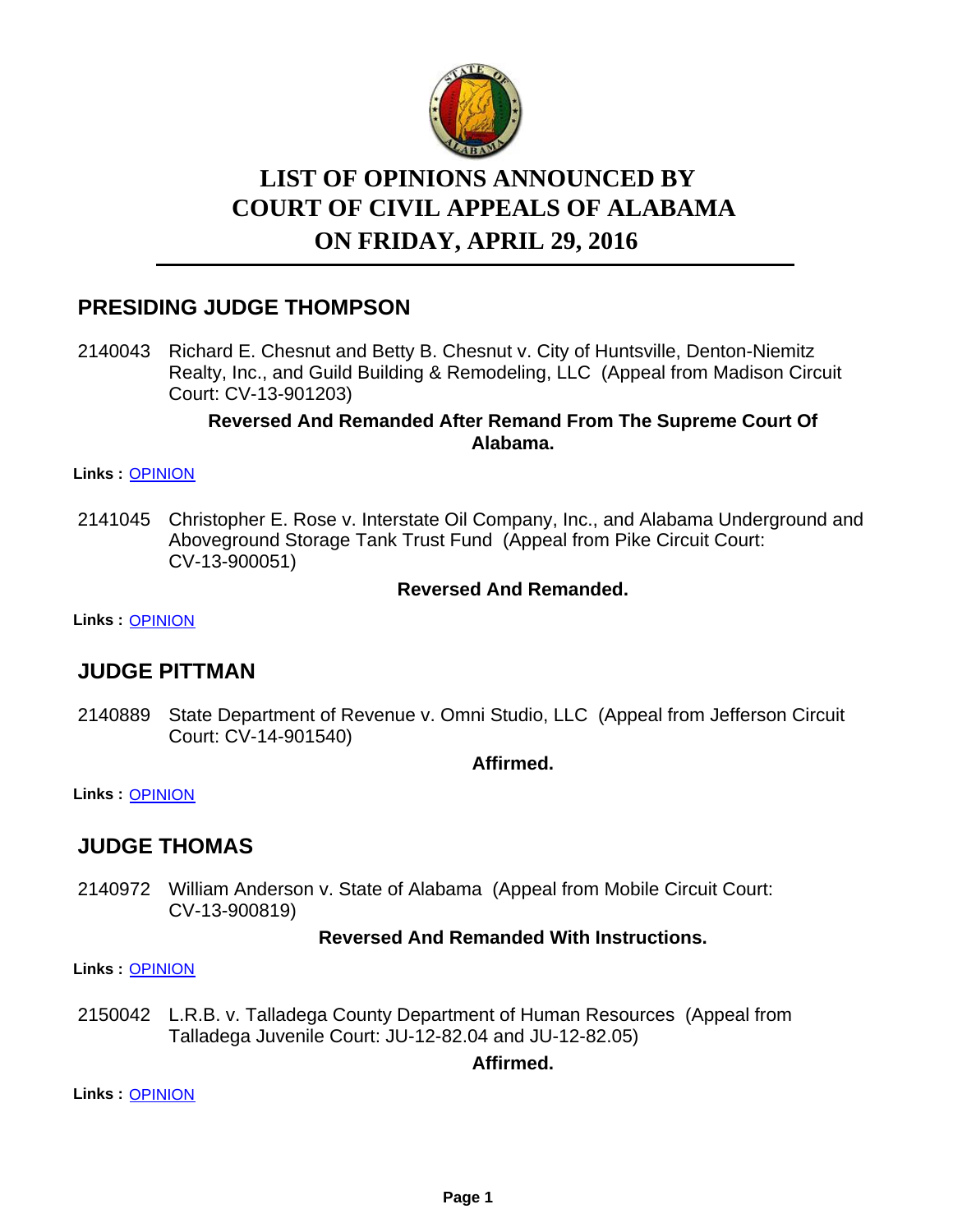2150097 T.C.M. and C.N.M. v. W.L.K. (Appeal from Jefferson Juvenile Court: CS-15-901120)

### **Reversed And Remanded.**

**Links :** [OPINION](https://acis.alabama.gov/displaydocs.cfm?no=732604&event=4MG0M73UG)

### **JUDGE MOORE**

2150083 W.P., Sr., and A.P. v. Baldwin County Department of Human Resources (Appeal from Baldwin Juvenile Court: JU-13-899.01 and JU-13-900.01)

### **Affirmed.**

**Links :** [OPINION](https://acis.alabama.gov/displaydocs.cfm?no=732602&event=4MG0M73EG)

### **JUDGE DONALDSON**

2140888 Leesburg Yarn Mills, Inc. v. Thomas Hood (Appeal from Cherokee Circuit Court: CV-13-900155)

### **Affirmed.**

#### **Links :** [OPINION](https://acis.alabama.gov/displaydocs.cfm?no=732596&event=4MG0M7242)

2140721 Natasha Cochran v. Dewey Cochran III (Appeal from Mobile Circuit Court: DR-11-900240.01) *(Consolidated with 2140722.)*

### **Reversed And Remanded.**

**Links :** [OPINION](https://acis.alabama.gov/displaydocs.cfm?no=732595&event=4MG0M71U3)

2140722 Natasha Cochran v. Dewey Cochran III (Appeal from Mobile Circuit Court: DR-11-900240.02) *(Consolidated with 2140721.)*

### **Affirmed.**

**Links :** [OPINION](https://acis.alabama.gov/displaydocs.cfm?no=732595&event=4MG0M71U3)

2150084 C.M. and J.M. v. K.B. (Appeal from Baldwin Juvenile Court: JU-11-651.04) *(Consolidated with 2150085.)*

### **Appeal Dismissed.**

**Links :** [OPINION](https://acis.alabama.gov/displaydocs.cfm?no=732603&event=4MG0M73KX)

2150085 C.M. and J.M. v. K.B. (Appeal from Baldwin Juvenile Court: JU-11-651.06) *(Consolidated with 2150084.)*

**Appeal Dismissed.**

**Links :** [OPINION](https://acis.alabama.gov/displaydocs.cfm?no=732603&event=4MG0M73KX)